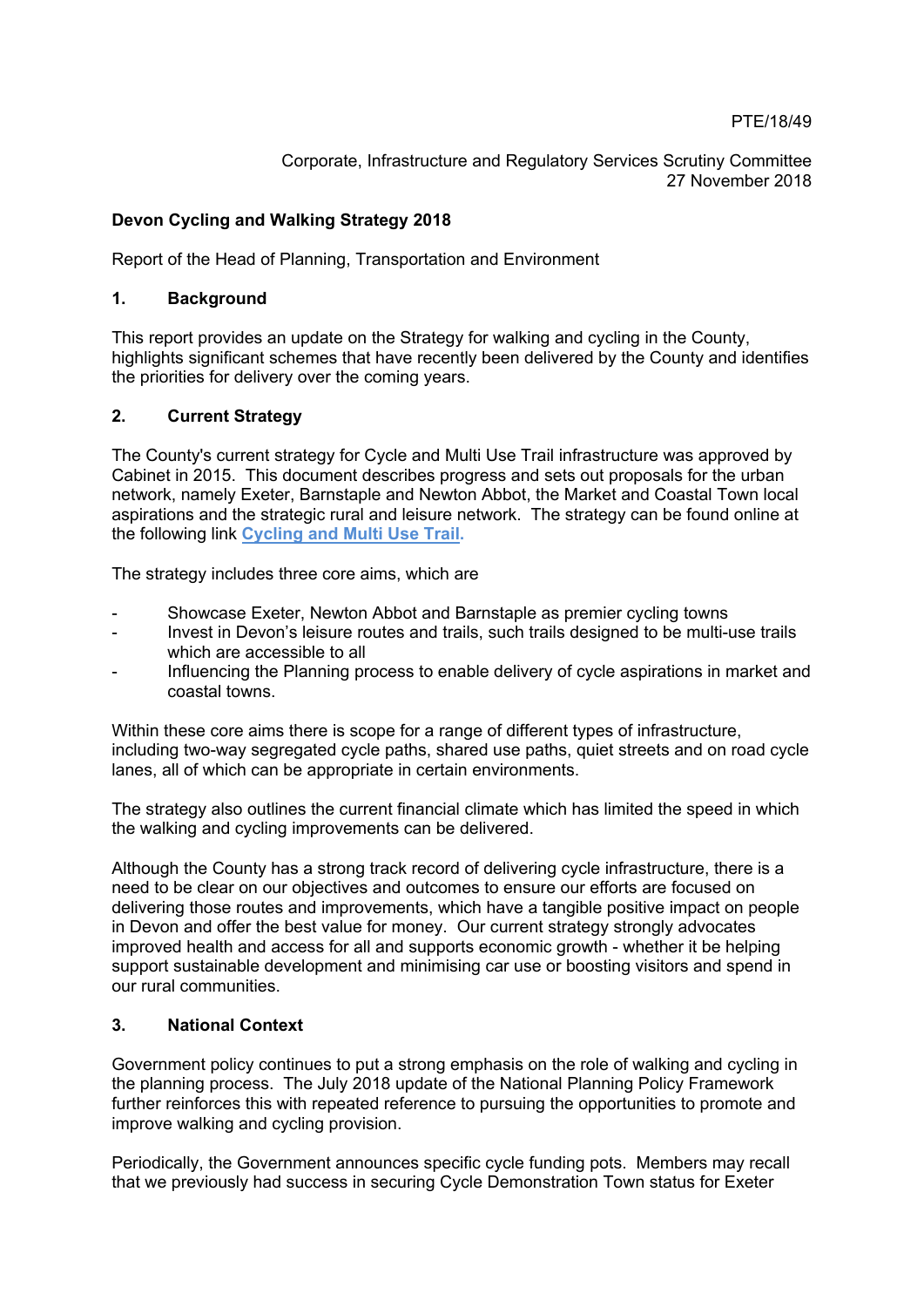from 2005-2010. This delivered over 44km of new cycle routes in Exeter and provided the springboard for continued cycling investment in the city. Since then the Government announced funding of £114m shared between 8 Cycling Ambition Cities nationally. Despite Exeter not meeting the criteria to apply for Cycling Ambition City status, the County Council has been able to use sizeable developer contributions as match funding to continue to be successful in securing funding through grant programmes such as the National Productivity Investment Fund (NPIF) and the Growth and Housing Fund.

The Government is currently advocating the production of Local Cycling and Walking Infrastructure Plans (LCWIP), which is a recommended analytical approach to planning walking and cycling networks and focusing on areas which have the greatest potential for cycling and walking trips. We are in the process of producing an LCWIP for Exeter. Until such time as this is in place, our existing Cabinet-endorsed strategic cycle plans for Exeter remain the priority for delivery.

In terms of the leisure network, whilst there have been limited ring-fenced funding opportunities specifically aimed at boosting walking and cycling in rural areas, the County Council has successfully secured Coastal Communities Fund and DfT National Parks Cycle Ambition Fund, which have respectively helped complete the Exe Estuary Trail to Dawlish and deliver over £7m of infrastructure improving access to Dartmoor National Park.

The District Council Local Plans across Devon also place great emphasis on the role of sustainable transport. We continue to work with the District Councils providing technical input to their development plans. This enables the key local walking and cycling links that are needed to support sustainable development to be identified and included in their Infrastructure Delivery Plans so that funding can be secured towards these.

## **4. Progress Since 2015**

Following the production of the cycling and multi-use trail network strategy, the County Council has continued to deliver a number of significant cycle projects. These have included

## *Urban*

- Exeter E4 Cumberland Way. First phase of two-way segregated route from Pilton Lane heading east to Hollow Lane. (funded by DfT NPIF)
- Exeter Hollow Lane (E3). Modal filter to prohibit through traffic past Ellen Tinkham School, reducing traffic on a key part of the E3 strategic cycle route (S106/LTP)
- M5 pedestrian / cycle bridge and cycle route linking Exeter Science Park (north) to Monkerton (Exeter) (Growth & Housing Fund)
- Newton Abbot A383 Ashburton Road, Phase 1 Greenaway Road to Exeter Road in 2015 and Phase 2A Oak Park Road to Greenaway Road in 2018. (DfT)
- Barnstaple, Roundswell A39 Pedestrian/cycle bridge completed as a strategic link from development to the East-West cycle corridor (DfT).

In addition to these, new infrastructure has also been secured through new developments. For instance, this has included a 320-metre lit shared path connecting new employment at Matford Green to Bad Homburg Way and a new riverside path at Anchorwood Bank, Barnstaple.

## *Rural and Leisure Trial Network*

Exe Estuary Trail, final sections to complete the 16km Exe Estuary trail, including bridges over the railway at Powderham and River Clyst.(DCC)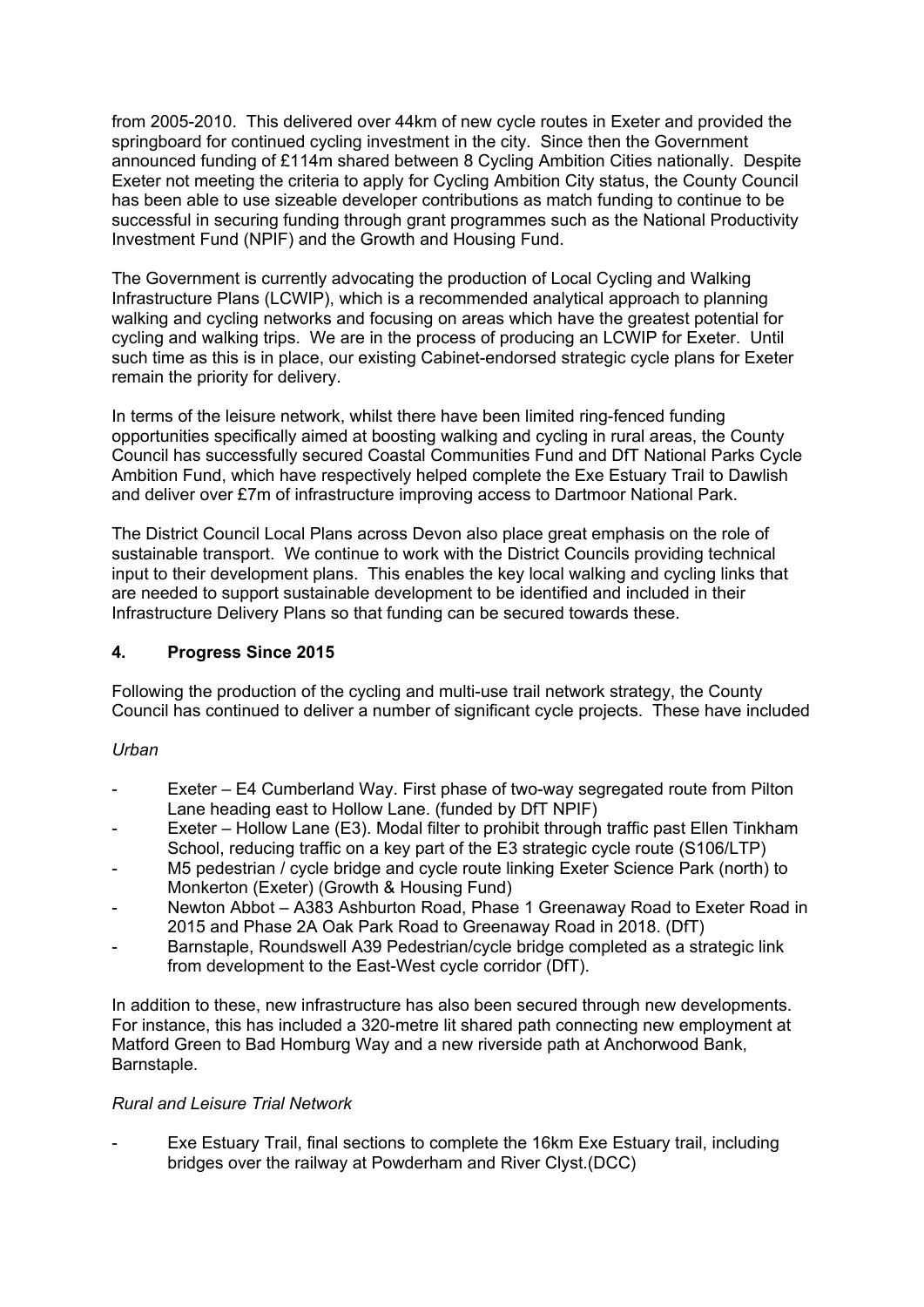- Dawlish Shared use path linking Dawlish with Exe Estuary Trial. (£1.3million secured from Coastal Communities Fund)
- Granite and Gears, 36km of new routes on Dartmoor and two new bridges over the A38, which has supported substantial progress with the Stover Way, Wray Valley Trail and Drake's Trail (i.e. Clearbrook Ramp) & connectivity in Okehampton (Fatherford Bridge) - (DCC (£3m); DfT (£4.4m))
- Drakes Trail, including anew 300 metre bridge and refurbishing the 350 metre Grenofen tunnel
- Kingskerswell Road, redesign of old A30 through Kingskerwell to provide a lower speed, safer environment for pedestrians and cyclists
- Teign Estuary Trail Newton Abbot to Passage House Inn sections completed
- Stop Line Way majority of the route completed from Seaton to Colyford.

## *Market and Coastal Towns*

A considerable amount of new infrastructure has been delivered through new developments or using developer funding. Recent notable examples include:

- Blundell's Road traffic calming scheme to provide improved facilities and safer environment for pedestrians and cyclists. (DCC,S106)
- Cranbrook Main Local Route, shared paths alongside main transport corridor through new town of Cranbrook.(Developer)
- Bovey Tracey, shared use path into Town Centre along La Molay-Littry Way (Developer)
- Broadclyst, toucan crossing of B3181 and calming measures improving ped/cycle access to school (S106)
- Sidbury to Sidford parallel crossing and upgrade of Laundry Lane.

# **5. Financial Context**

The speed at which the County Council is able to deliver the walking and cycling strategy is dependent on funding. Currently, our only guaranteed source of funding is from the Local Transport Plan, which has reduced significantly in recent years.

Since 2010, the level of Local Transport Plan funding has been cut from approximately £10m per annum to £3.6m. The reduced funding has enabled Government to allocate more funding to the Local Enterprise Partnerships for projects that aim to boost productivity and economic growth. With the exception of the Roundswell pedestrian / cycle bridge in Barnstaple, LEP funding has primarily been allocated to major highway improvements aimed at unlocking strategic housing and jobs sites.

At the same time, most Government external grant funding opportunities has been targeted at delivering housing growth, i.e. Local Pinch Point Fund, Regional Growth Fund, Growth and Housing Fund, Housing Infrastructure Fund and the National Productivity Investment Fund. As a result, there have been reduced opportunities to secure funding to progress walking and cycling improvements in line with our strategy. The exception is in areas where there is substantial housing and jobs growth and where a high level of developer contributions can be used as match funding.

As a result, it has been possible to make some progress primarily in the urban networks of Exeter, Newton Abbot and Barnstaple. Where we have been successful in these locations we have been able to include the cycle proposals as part of a wider 'housing-delivery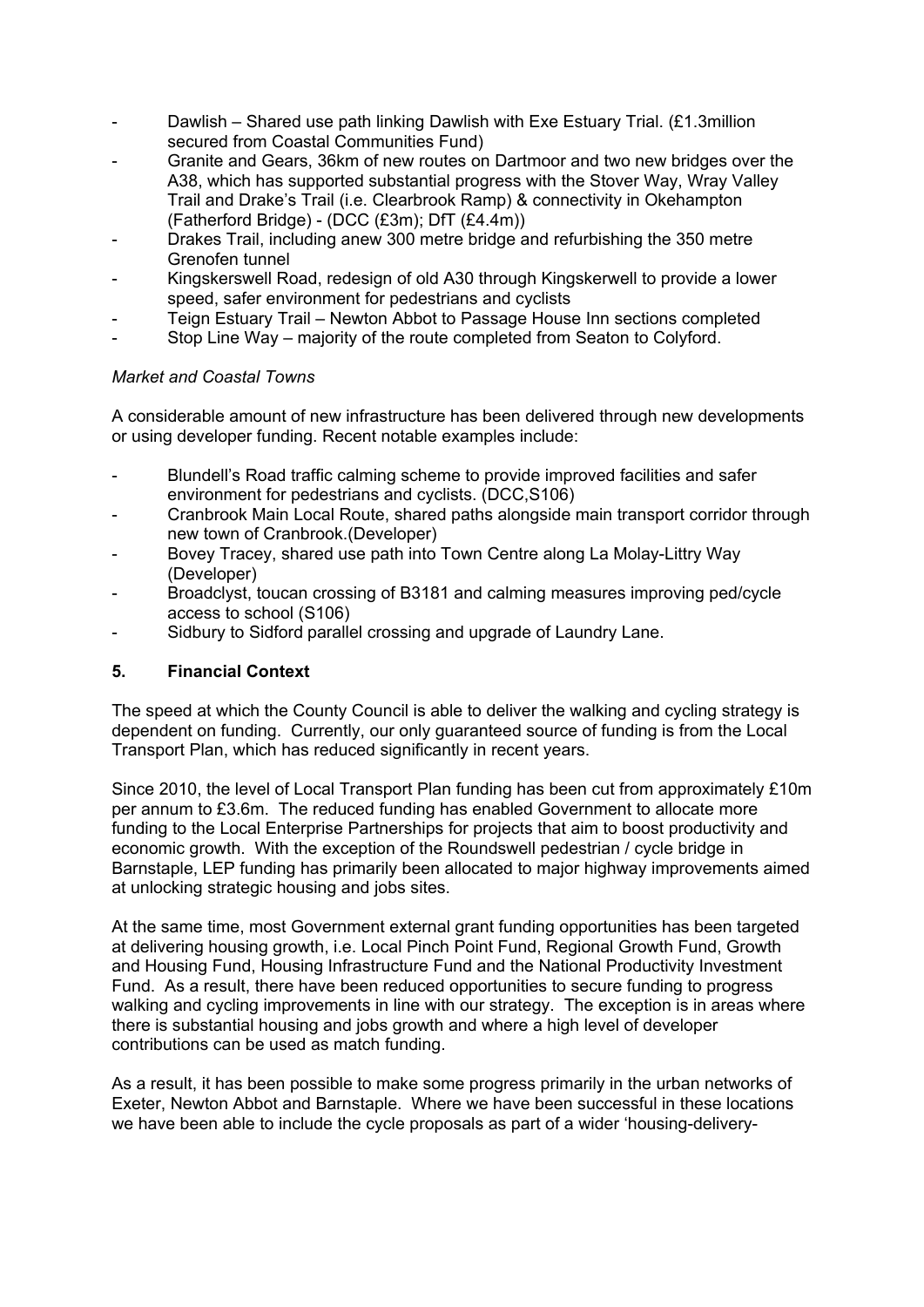related' infrastructure package, which supports increased productivity and economic growth. 1

Whilst the opportunities for external grant funding may be limited, the County Council has recognised the benefits of promoting healthy, active lifestyles and has continued to invest in cycling across the County, including the rural walking and cycling leisure network. The table below shows the capital commitments that have been made over the past few years, split by area / network. This shows continued work on projects that may have benefitted from previous grants, for instance through the DfT-funded Granite and Gears project.

| <b>YEAR</b>                   | 2014/15 | 2015/16 | 2016/17 | 2017/18 | <b>TOTAL</b> |
|-------------------------------|---------|---------|---------|---------|--------------|
| Exeter                        | £249K   | £68K    | £198K   | £2,070K | £2,585K      |
| Newton Abbot                  | £153K   | £92K    | £726K   | £468K   | £1,439K      |
| <b>Barnstaple</b>             | £34K    | £105K   | £648K   | £1,691K | £2,479K      |
| <b>Tarka Trail</b>            | £426K   | £128K   | £132K   | £88K    | £774K        |
| Drake's Trail                 | £1,500K | £468K   | £36K    | £28K    | £2,032K      |
| Wray Valley<br>Trail          | £1,809K | £1,308K | £1,039K | £488K   | £4,644K      |
| Ruby /<br>Pegasus Way         | £125K   | £139K   | £119K   | £134K   | £517K        |
| Stop Line Way                 | £30K    | £399K   | £62K    | £107K   | £598K        |
| Sidmouth $-$<br>Feniton       | £102K   | £185K   | £102K   | £5K     | £394K        |
| Exe Estuary<br>Trail          | £1,886K | £241K   | £287K   | £9K     | £2,424K      |
| <b>Teign Estuary</b><br>Trail | £97K    | £466K   | £1,338K | £415K   | £2,315K      |
| M&CT / Misc                   | £743K   | £129K   | £141K   | £185K   | £1,198K      |
| <b>TOTAL</b>                  | £7,153K | £3,728K | £4,829K | £5,687K | £21,397K     |

## **6. Future Programme / Reprioritisation**

Allowing 10% of the Local Transport Plan budget towards capital walking and cycling schemes would amount to around just £300,000 per year. A similar amount is potentially available over the next 5 years from S106 funding secured from new developments.

Strategic cycle infrastructure costs in the region of £500,000 – £1,000,000 per kilometre, therefore LTP and developer funding alone will not enable much to be delivered in the coming years. The current Cycling and Multi-Use Trail Strategy includes schemes which are likely to cost well in excess of £30m to deliver, therefore in light of the limited funding opportunities, it is necessary to review and refine our walking and cycling plans for the County.

<sup>1</sup> For instance, £3m out of the £7.1m NPIF grant is being used for E3 and E4 cycle routes and approximately £1.5m of the £8m Growth and Housing Fund secured upgrades to cycle infrastructure between Cranbrook, Science Park and the eastern edge of Exeter.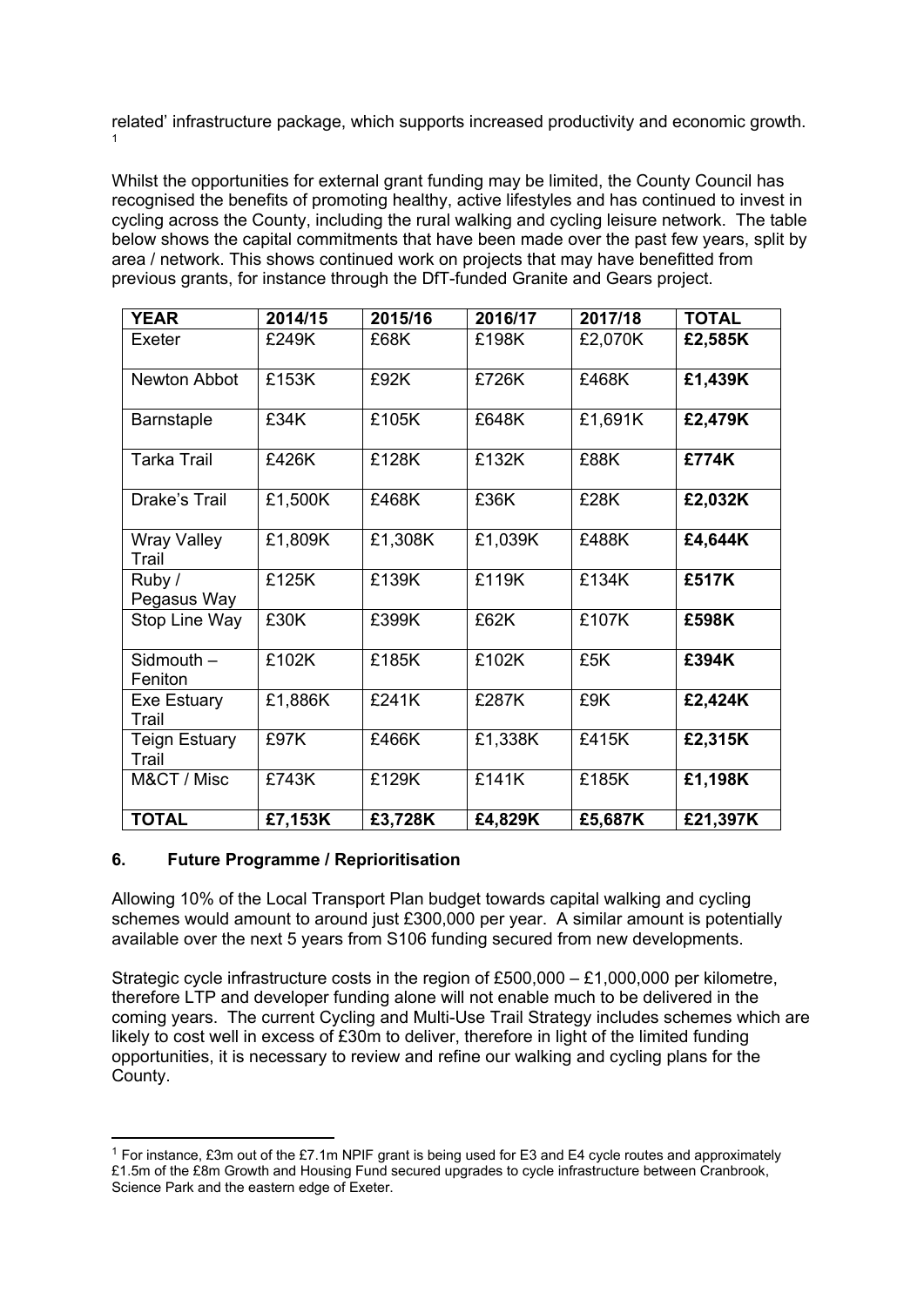External match funding such as developer contributions will continue to be secured and the current focus of Government around economic growth suggests that there will continue to be funding opportunities for the urban cycle networks. To continue to be successful, the County Council needs to consider which schemes are likely to gain support from the LEP and DfT. This is likely to continue to be walking and cycling improvements where there is a demonstrable link to large-scale housing delivery. Schemes will need prioritising based on how they will help deliver economic growth, support health outcomes and represent good value for money.

Surveys of some of our cycling and multi-use trail network have shown that some rural routes are not well used, particularly those in rural parts of the County where the potential catchment for walking and cycling is low. Surveys also indicate higher numbers of usage where the scenery or landscape is of a very high standard and/or where there are attractions making the route a tourist attraction. Examples include the Tarka Trail between Barnstaple and Bideford or the Exe Estuary. We see value in completing the long-distance strategic cycle routes where the costs are reasonable and delivering the sections offers good value for money. We recognise the need for ambition and we will continue our aspirations for a very limited number of showcase routes where experience shows they will be well used by a variety of users. We will aim to gradually develop these schemes ready for future funding opportunities.

Given the funding constraints, we may also explore opportunities for delivering routes at a lower design standard of route, which will still enable a better experience than the 'do nothing' alternative.

The current walking and cycling priorities therefore include continued investment in the urban cycle networks and a more refined list relating to the rural and leisure routes:

#### *Urban*

- Exeter Strategic routes completing E4, E3 & E9 routes, in line with Cabinet recommendations
- Newton Abbot completing the East-West Cycle Corridor and associated strategic links
- Barnstaple completing the A361 Larkbear bridge as part of the East-West Cycle Corridor and associated strategic links including the Anchorwood to Tarka Trail link.

## *Rural and Leisure Network*

- Completing the remaining 3.5km of the Wray Valley trail by Summer 2019
- Assembling final land at Seaton to complete the Stop Line Way (accepting use of rural lanes north of Colyford)
- Completing NCN 27 Coast to Coast route from Plymouth to Ilfracombe (remaining sections on the Tarka Trail between Braunton and Ilfracombe and between Meeth and Hatherleigh)
- Develop the Teign Estuary Trail with priority for the sections from Passage House to Bishopsteignton and from Dawlish to Holcombe
- Clyst Valley Way connecting Exeter and East Devon Growth developments with a route trail linking the Clyst and Exe Estuaries.

## *Market and Coastal Towns*

- More detailed investigation of feasibility into Crediton to Exeter cycle route
- Use developer contributions to progress the Cranbrook to Exeter cycle route as part of future phases of Cranbrook and the Hayes Farm developments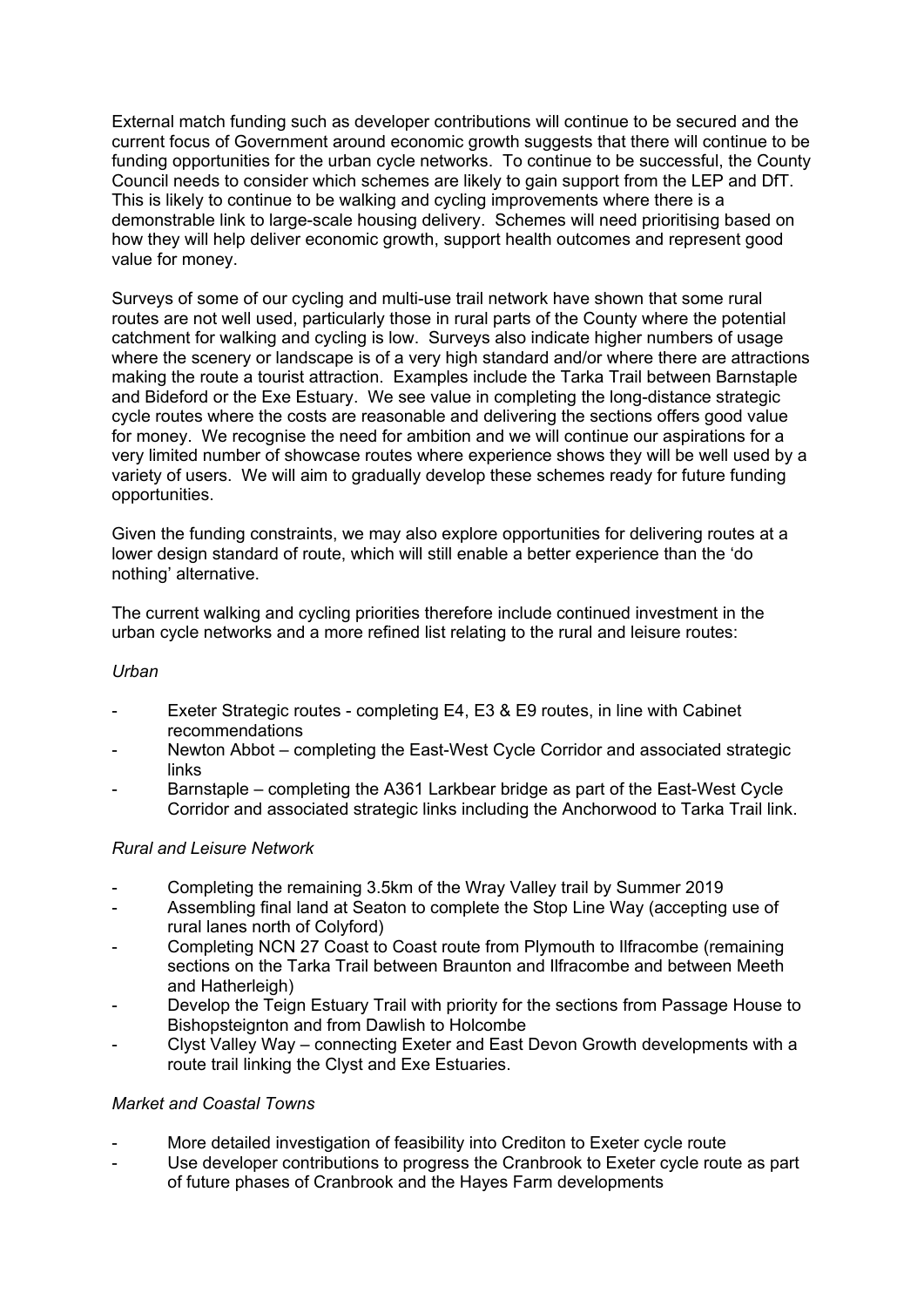- South Molton new route connecting development on the west of the town to employment to the north of town and schools to the south
- Assemble land for the Bideford to Westward Ho! Trail (Kenwith Valley Route)
- More detailed investigation of feasibility into Yelverton to Roborough.

In the Market and Coastal Towns, the planning process and developer contributions will be integral to the delivery of the strategy. Unless sizeable developer contributions are secured, this will limit the ability to deliver local aspirations. The County Council will continue to work with local planning authorities to ensure that routes and infrastructure are included in future Infrastructure Delivery Plans, linked to the Local Plan process. The DCC Transport Infrastructure Plan also helps local planning authorities understand when and where local contributions (e.g. CIL) may be required.

We will also need to influence the detailed design and layout of new developments to ensure that more walking and cycle-friendly developments are developed, which encourage more sustainable travel.

#### **7. Conclusions**

Devon has an up to date walking and cycling strategy and a strong track record of delivery. This has included over £20 million of projects delivered since 2015. This has been possible by the organisation taking a proactive, positive approach and being opportunistic when funding competitions have arisen. We will continue to do this by progressing design, securing planning and land so that we have a pipeline of shovel-ready schemes.

The walking and cycling strategy includes 3 main themes for investment; i) urban; ii) rural and leisure trail network, and iii) market and coastal towns.

In urban areas, where the highest concentrations of jobs and residents are and a high number of trips of a typical cyclable distance of 2-6km can be made, cycling offers the best value for money. The cycle strategy reflects this with a focus on the main urban areas of Exeter, Newton Abbot and Barnstaple which form part of the immediate priorities.

For the rural and leisure network, the strategy advocates finishing gaps in the existing network. There is also the need for greater scrutiny to ensure that investment will see good use of the trails and deliver value for money.

For the rest of the County where funding is limited, new developments represent the best opportunity for delivering local aspirations and expanding the walking and cycling network.

The ability to deliver ambitious plans for the cycling and multi-use trail network is constrained by the limited Local Transport Plan funding directly available and the lack of walking and cycling-specific external grant opportunities. We therefore need to be realistic about what may be deliverable over a reasonable timescale and we need to focus our design resources on a smaller number of good value schemes. The routes identified above in this report form the basis of the cycling and multi-use trail network priorities over the next 5 years.

> Dave Black Head of Planning, Transportation and Environment

#### **Electoral Divisions: All**

Cabinet Member for Highway Management: Councillor Stuart Hughes Cabinet Member for Infrastructure Development and Waste: Councillor Andrea Davis